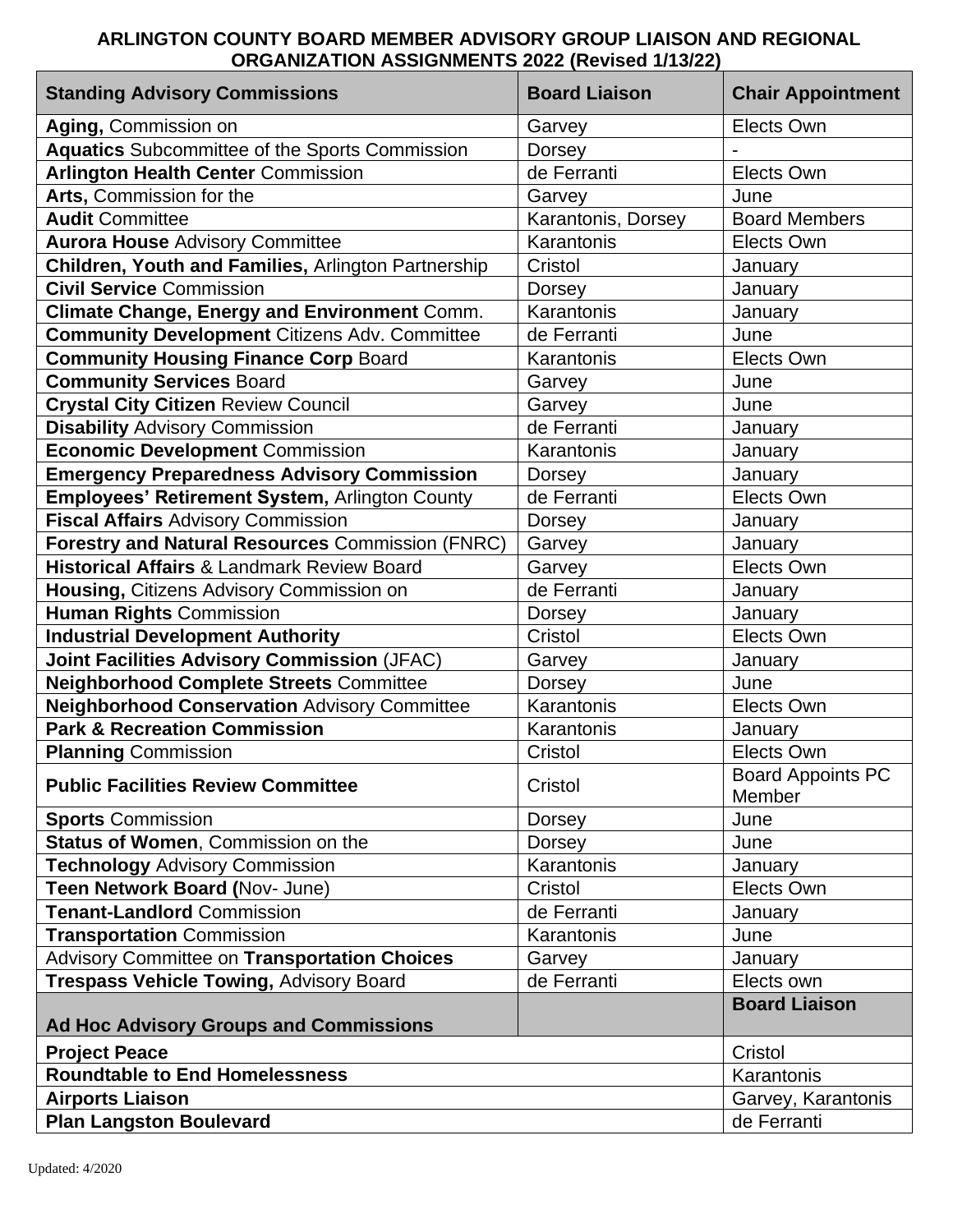## **ARLINGTON COUNTY BOARD MEMBER ADVISORY GROUP LIAISON AND REGIONAL ORGANIZATION ASSIGNMENTS 2022 (Revised 1/13/22)**

**Career Center BLPC / PFRC** Karantonis

| <b>Quasi-Judicial Groups</b>                               | <b>Board Liaison</b> | <b>Chair Appointment</b> |
|------------------------------------------------------------|----------------------|--------------------------|
| <b>Building Code Board of Appeals</b>                      | de Ferranti          | Elects Own               |
| <b>Finance Board</b>                                       | Cristol              | <b>Board Chairman</b>    |
| <b>Fire Prevention Code Board of Appeals</b>               | <b>Dorsey</b>        | Elects Own               |
| <b>Fire Trial Board</b>                                    | Dorsey               | Elects Own               |
| <b>Police Contract Towing Advisory Board</b>               | de Ferranti          | Elects Own               |
| <b>Police Trial Board</b>                                  | Dorsey               | Yearly - October         |
| <b>Real Estate Assessments Board of Equalization (BOE)</b> | Garvey               | Elects Own               |
| <b>Civilian Oversight Board</b>                            | de Ferranti, Dorsey  | <b>TBD</b>               |

| <b>Regional Bodies</b>                                                                                                            | <b>Board Appointee</b>           |                                                     |
|-----------------------------------------------------------------------------------------------------------------------------------|----------------------------------|-----------------------------------------------------|
| <b>Legislative Affairs Liaison</b>                                                                                                | de Ferranti                      |                                                     |
| <b>Northern Virginia Transportation Commission</b><br><b>VRE Board</b><br><b>VRE Board Alternate</b><br><b>WMATA</b><br>$\bullet$ | Garvey<br>Cristol<br>de Ferranti |                                                     |
| Northern Virginia Transportation Authority                                                                                        | Cristol                          |                                                     |
| <b>NVTA Planning Coordination Advisory Committee</b>                                                                              | Karantonis                       |                                                     |
| Virginia Municipal League Legislative Committee                                                                                   | Cristol                          |                                                     |
| <b>Northern Virginia Regional Commission</b>                                                                                      | Garvey<br>de Ferranti            |                                                     |
| Virginia Association of Counties Board of Directors                                                                               | Garvey                           |                                                     |
| <b>Washington Metropolitan Council of Governments</b>                                                                             |                                  |                                                     |
| <b>Independent Policy Boards</b>                                                                                                  |                                  |                                                     |
| <b>Board of Directors</b><br>$\bullet$                                                                                            | <b>Dorsey</b>                    |                                                     |
| National Capital Regional Transportation Planning<br>$\bullet$<br><b>Board</b>                                                    | Karantonis                       |                                                     |
| Metropolitan Washington Air Quality Committee                                                                                     | Karantonis                       |                                                     |
| <b>Policy Committees:</b>                                                                                                         |                                  |                                                     |
| Human Services Policy Committee<br>$\bullet$                                                                                      | Karantonis                       |                                                     |
| Chesapeake Bay and Water Resources Committee<br>$\bullet$                                                                         | Garvey                           |                                                     |
| <b>Region Forward Coalition</b><br>$\bullet$                                                                                      | Garvey &<br>Karantonis           |                                                     |
| Food and Agriculture Regional Member (FARM)<br>$\bullet$                                                                          | Garvey, de Ferranti              |                                                     |
| Climate, Energy and Environment Policy Committee<br>$\bullet$                                                                     | Karantonis                       |                                                     |
| <b>Business Improvement Districts / Partnerships</b>                                                                              | <b>Board Liaison</b>             | # of Members<br><b>Appointed by</b><br><b>Board</b> |
| <b>National Landing BID</b>                                                                                                       | Garvey                           | 2 County reps., and<br>1 non-voting condo<br>rep    |
| <b>Langston Boulevard Alliance</b>                                                                                                | de Ferranti                      | 2 non-voting reps                                   |
| <b>Ballston BID</b>                                                                                                               | Karantonis                       | 2 At-large members                                  |